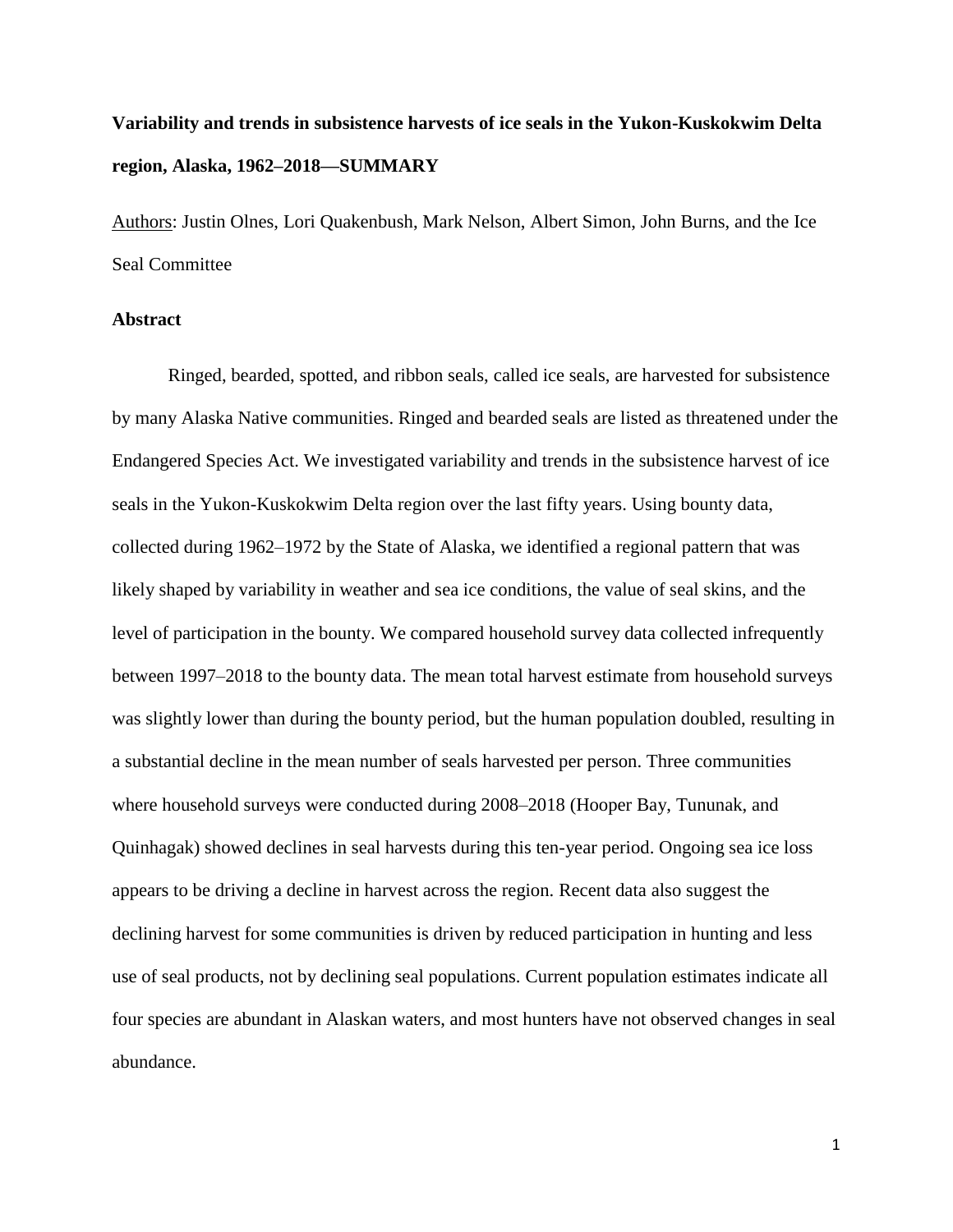#### **The study area**



Figure 1. Coastal communities in the Yukon-Kuskokwim Delta region from which hunters regularly harvest ice seals. We examined data from the bounty period (1962–1972, orange circles), and from household surveys (1997–2018, stars within circles).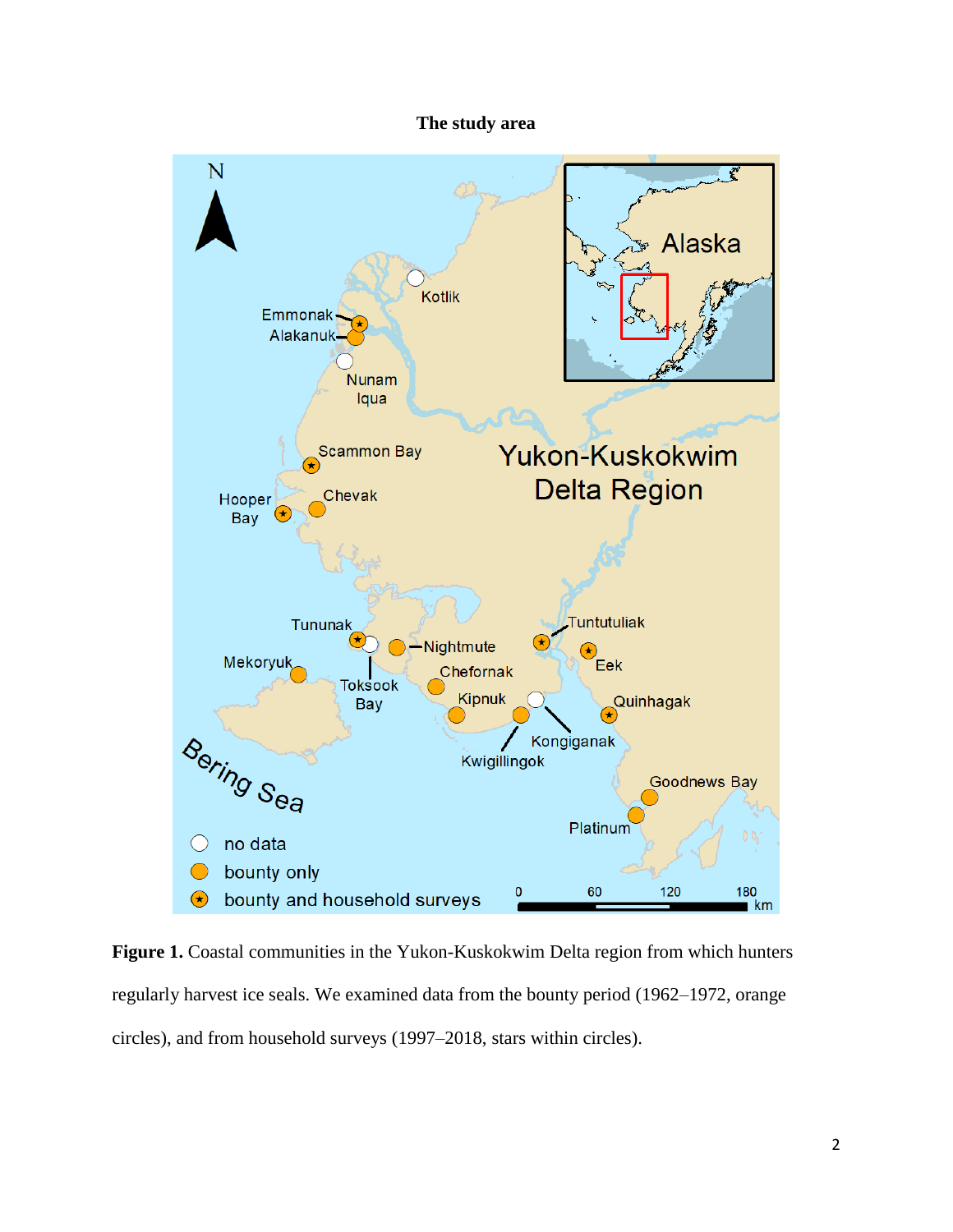**Key findings:**

- **Previously (in the Ice Seal Harvests are Sustainable Paper) we showed that the subsistence harvests of ice seals are currently sustainable and not considered a threat to seal populations. This paper is the next step and shows that trends in harvest are either stable or declining. Seal populations remain abundant, therefore there is no evidence that restrictions to harvest are warranted.**
- Comparing harvest data from the bounty period (1962–1972) to more recent household surveys (1998–2018) for seven communities showed only small changes in total harvest between the two periods (Fig. 4). However, the human population has doubled during that time such that the number of seals harvested per capita (= per person) has declined by more than half.
- Changing weather and sea ice conditions, as well as social and economic changes, are likely contributing to reduced or stable harvest levels despite a larger human population.
- Declines in harvest (Fig. 5) and declines in the number of households with active hunters and that use seal products (Fig. 6) were observed for Hooper Bay, Tununak, and Quinhagak in recent years.
- Struck and lost levels may be lower now than in the past. Recent estimates range from 0– 30%.
- Continued and better documentation of the harvest is important for monitoring how environmental and anthropogenic changes will affect harvests and use of ice seals in the future.
- Future harvest monitoring should focus on communities that harvest the most seals regionally.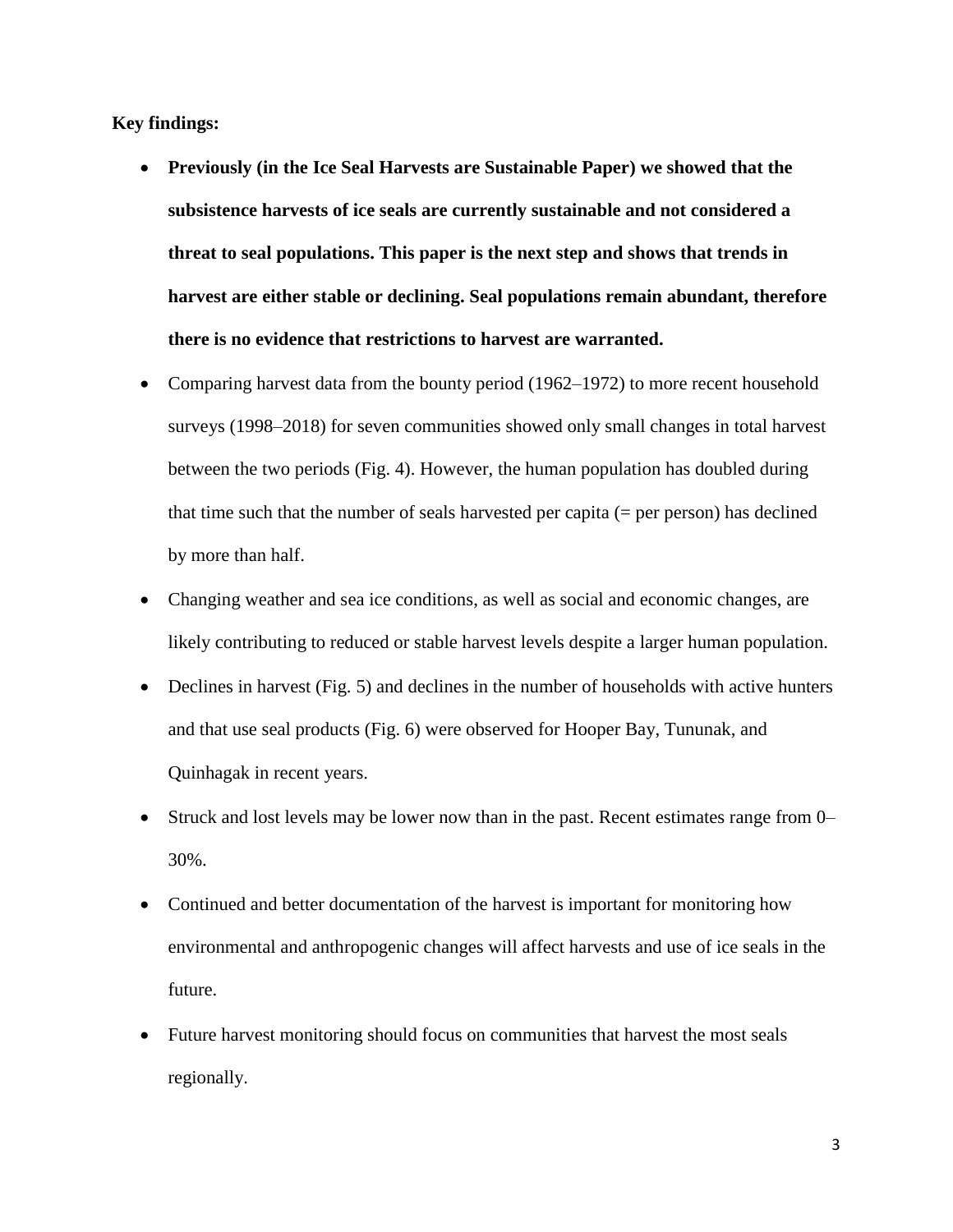## **Important figures:**

#### **Figure 4**

Figure 4 shows:

- Changes in harvest level over time varied by community.
- Overall, more recent total harvests (top) have only slightly changed from harvests during the bounty period, but during this time, the human population has doubled (bottom).



**Figure 4.** Ranges of annual total and per capita ice seal (ringed, bearded, spotted, and ribbon combined) harvests for seven Yukon-Kuskokwim Delta communities. Periods compared are the 1962–1972 bounty period (red) and 1997–2018 when household surveys were intermittently conducted (gray). Struck and lost seals are not included. Human population trend by community for both periods are presented as blue trendlines.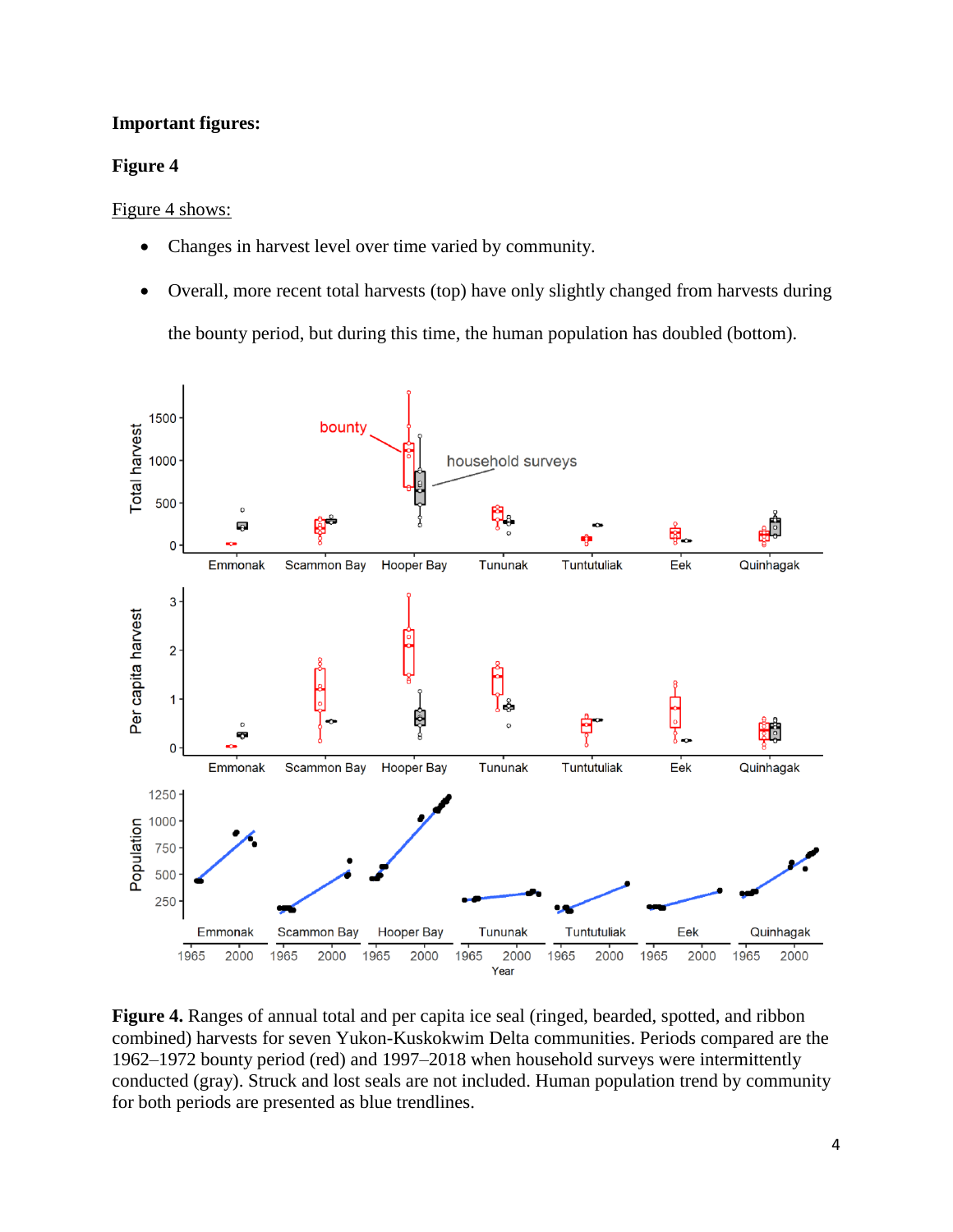# **Figure 5**

Figure 5 shows:

- From 2008–2018, harvests declined for Hooper Bay, Tununak and Quinhagak.
- Declines occurred for the harvest of ringed, bearded, and spotted seals.



**Figure 5.** Total harvests, per capita harvests, and proportions of ringed, bearded, and spotted seals in the harvests each year 2008–2018 for Hooper Bay, Tununak, and Quinhagak. Solid lines are fitted trend lines over time, and grey bands represent standard error around each fit. All trends are statistically significant ( $p < 0.05$ ).